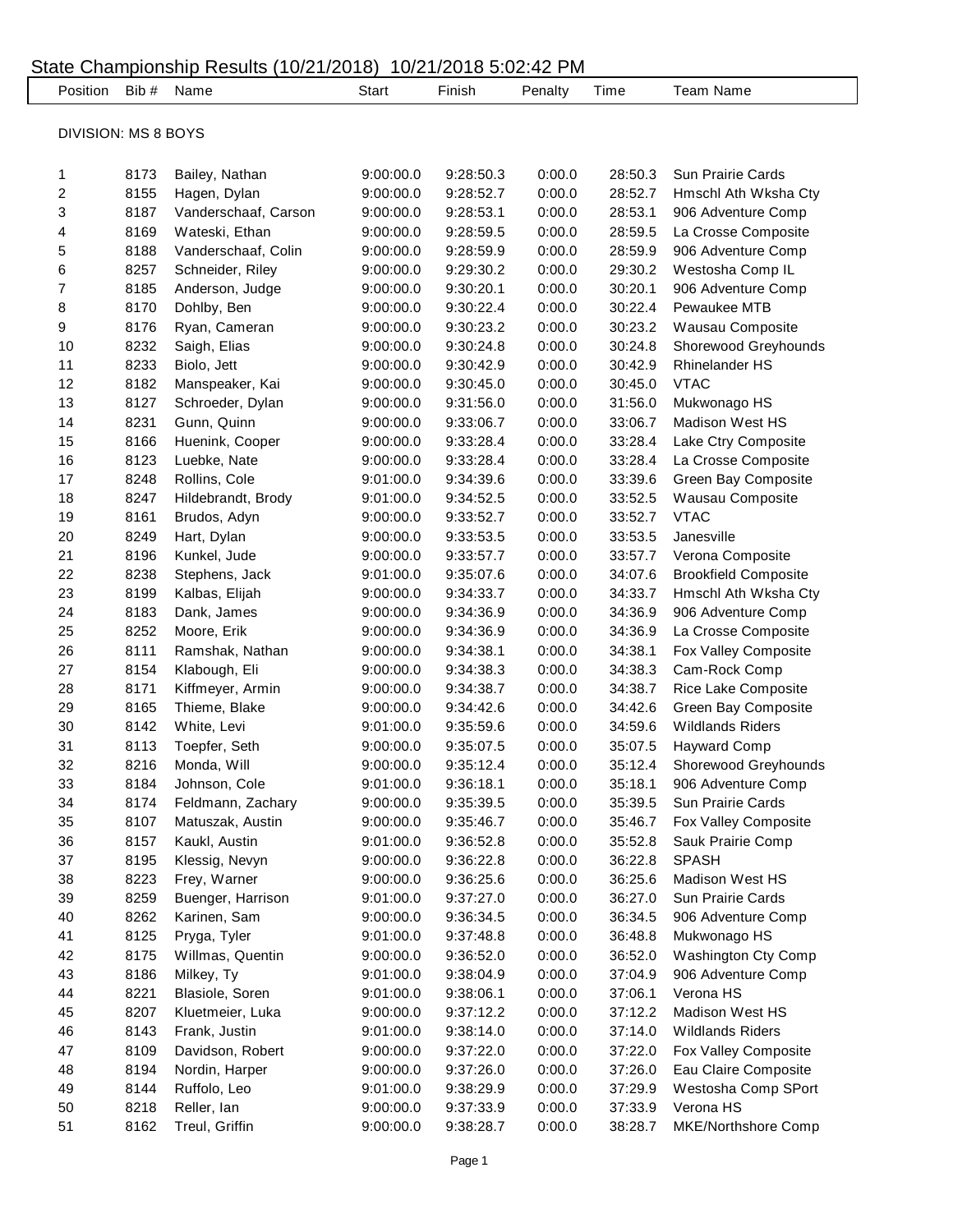$\lfloor$ 

| Position            | Bib # | Name                     | Start     | Finish     | Penalty | Time      | <b>Team Name</b>           |
|---------------------|-------|--------------------------|-----------|------------|---------|-----------|----------------------------|
| 52                  | 8137  | Loyd, Diezel             | 9:00:00.0 | 9:38:52.5  | 0:00.0  | 38:52.5   | <b>SPASH</b>               |
| 53                  | 8191  | Woelffer, Eli            | 9:01:00.0 | 9:39:58.3  | 0:00.0  | 38:58.3   | Pewaukee MTB               |
| 54                  | 8138  | Loyd, Dieder             | 9:01:00.0 | 9:40:12.4  | 0:00.0  | 39:12.4   | <b>SPASH</b>               |
| 55                  | 8229  | Zier, Brandon            | 9:01:00.0 | 9:40:35.5  | 0:00.0  | 39:35.5   | Verona HS                  |
| 56                  | 8130  | Hake, Gavin              | 9:00:00.0 | 9:39:35.8  | 0:00.0  | 39:35.8   | Pewaukee MTB               |
| 57                  | 8160  | Andersen, Dylan          | 9:01:00.0 | 9:40:47.6  | 0:00.0  | 39:47.6   | <b>VTAC</b>                |
| 58                  | 8108  | Cowell, Ian              | 9:01:00.0 | 9:41:00.2  | 0:00.0  | 40:00.2   | Fox Valley Composite       |
| 59                  | 8106  | Heindel, Dane            | 9:01:00.0 | 9:41:08.6  | 0:00.0  | 40:08.6   | Fox Valley Composite       |
| 60                  | 8215  | Caton, Spencer           | 9:01:00.0 | 9:41:09.7  | 0:00.0  | 40:09.7   | Shorewood Greyhounds       |
| 61                  | 8246  | Schwiesow, Andrew        | 9:01:00.0 | 9:41:29.5  | 0:00.0  | 40:29.5   | Green Bay Composite        |
| 62                  | 8114  | Ames, Levi               | 9:01:00.0 | 9:41:33.5  | 0:00.0  | 40:33.5   | Janesville                 |
| 63                  | 8100  | Peltier, Ethan           | 9:01:00.0 | 9:41:44.1  | 0:00.0  | 40:44.1   | <b>Blackhawk Composite</b> |
| 64                  | 8164  | Romzek, Mason            | 9:01:00.0 | 9:41:44.9  | 0:00.0  | 40:44.9   | Fox Valley Composite       |
| 65                  | 8211  | Quarne, Nolan            | 9:00:00.0 | 9:40:45.9  | 0:00.0  | 40:45.9   | Marshfield                 |
| 66                  | 8139  | Vogel, Nick              | 9:01:00.0 | 9:41:48.3  | 0:00.0  | 40:48.3   | Washington Cty Comp        |
| 67                  | 8103  | Determan, Keagan         | 9:01:00.0 | 9:41:56.1  | 0:00.0  | 40:56.1   | Fall Creek Comp            |
| 68                  | 8153  | Waisman, Arlo            | 9:01:00.0 | 9:42:24.0  | 0:00.0  | 41:24.0   | Cam-Rock Comp              |
| 69                  | 8213  | Grinker, Ezra            | 9:01:00.0 | 9:42:39.7  | 0:00.0  | 41:39.7   | Shorewood Greyhounds       |
| 70                  | 8241  | Varela, Jairo            | 9:01:00.0 | 9:43:27.3  | 0:00.0  | 42:27.3   | <b>BGMS Acosta Comp</b>    |
| 71                  | 8192  | Rauckman, Jonah          | 9:01:00.0 | 9:43:29.2  | 0:00.0  | 42:29.2   | Eau Claire Composite       |
| 72                  | 8203  | Jones, Owen              | 9:01:00.0 | 9:43:29.3  | 0:00.0  | 42:29.3   | <b>Madison West HS</b>     |
| 73                  | 8167  | Graham, Jakob            | 9:01:00.0 | 9:43:35.6  | 0:00.0  | 42:35.6   | Lake Ctry Composite        |
| 74                  | 8159  | Olson, Fischer           | 9:01:00.0 | 9:43:58.1  | 0:00.0  | 42:58.1   | <b>VTAC</b>                |
| 75                  | 8105  | Suda, James              | 9:01:00.0 | 9:44:16.9  | 0:00.0  | 43:16.9   | Fox Valley Composite       |
| 76                  | 8219  | Johnson, Soren           | 9:01:00.0 | 9:45:40.6  | 0:00.0  | 44:40.6   | Verona HS                  |
| $77 \,$             | 8126  | Wheat, Darren            | 9:01:00.0 | 9:45:49.7  | 0:00.0  | 44:49.7   | Mukwonago HS               |
| 78                  | 8243  | Thompson, Canon          | 9:01:00.0 | 9:46:13.8  | 0:00.0  | 45:13.8   | Sun Prairie Cards          |
| 79                  | 8147  | Valek, Rex               | 9:01:00.0 | 9:46:30.9  | 0:00.0  | 45:30.9   | Westosha Comp              |
| 80                  | 8145  | Passarella, Colten       | 9:00:00.0 | 9:45:31.8  | 0:00.0  | 45:31.8   | Westosha Comp IL           |
| 81                  | 8146  | Breeden, Dylan           | 9:01:00.0 | 9:46:47.2  | 0:00.0  | 45:47.2   | Westosha Comp NPier        |
| 82                  | 8204  | Withrow, Caleb           | 9:01:00.0 | 9:47:00.1  | 0:00.0  | 46:00.1   | <b>Madison West HS</b>     |
| 83                  | 8251  | Simonen, Wylie           | 9:01:00.0 | 9:48:37.7  | 0:00.0  | 47:37.7   | Lake Ctry Composite        |
| 84                  | 8149  | Kroll, Boden             | 9:01:00.0 | 9:48:37.8  | 0:00.0  | 47:37.8   | Cam-Rock Comp              |
| 85                  | 8254  | Blyth, Rowan             | 9:01:00.0 | 9:48:50.6  | 0:00.0  | 47:50.6   | MKE MTB Composite          |
| 86                  | 8200  | Tarnutzer, Jack          | 9:01:00.0 | 9:48:50.6  | 0:00.0  | 47:50.6   | Sauk Prairie Comp          |
| 87                  | 8178  | Fiesel, Ward             | 9:01:00.0 | 9:49:18.1  | 0:00.0  | 48:18.1   | Cam-Rock Comp              |
| 88                  | 8240  | Varela, Jose             | 9:01:00.0 | 9:51:21.6  | 0:00.0  | 50:21.6   | <b>BGMS Acosta Comp</b>    |
| 89                  | 8227  | McNally, Chase           | 9:01:00.0 | 9:52:22.1  | 0:00.0  | 51:22.1   | Shorewood Greyhounds       |
| 90                  | 8208  | Trivedi-Ziemba, Ohm-Alex | 9:01:00.0 | 9:52:40.3  | 0:00.0  | 51:40.3   | Marshfield                 |
| 91                  | 8205  | Ouellette, Henry         | 9:01:00.0 | 9:56:00.3  | 0:00.0  | 55:00.3   | Madison West HS            |
| 92                  | 8256  | Montalvo, Alex           | 9:01:00.0 | 10:02:19.4 | 0:00.0  | 1:01:19.4 | Marshfield                 |
| 93                  | 8239  | Davila-Leon, Leonardo    | 9:01:00.0 | 10:05:40.2 | 0:00.0  | 1:04:40.2 | <b>BGMS Acosta Comp</b>    |
| 94                  | 8260  | Ortiz, Diego             | 9:01:00.0 | 10:05:45.0 | 0:00.0  | 1:04:45.0 | <b>BGMS Acosta Comp</b>    |
| 95                  | 8102  | Carmona, Jason           | 9:01:00.0 | 10:18:58.3 | 0:00.0  | 1:17:58.3 | <b>BGMS Acosta Comp</b>    |
| DIVISION: MS 7 BOYS |       |                          |           |            |         |           |                            |
| $\mathbf 1$         | 7186  | Basal, Lucas             | 9:06:00.0 | 9:37:42.7  | 0:00.0  | 31:42.7   | 906 Adventure Comp         |
| $\sqrt{2}$          | 7167  | Grim, Corbin             | 9:06:00.0 | 9:37:46.7  | 0:00.0  | 31:46.7   | 906 Adventure Comp         |
| 3                   | 7163  | Lackman, Jack            | 9:06:00.0 | 9:38:55.9  | 0:00.0  | 32:55.9   | Wausau Composite           |
| 4                   | 7189  | Zydzik, Sawyer           | 9:06:00.0 | 9:38:56.1  | 0:00.0  | 32:56.1   | Wausau Composite           |
| $\mathbf 5$         | 7118  | Belanger, Joey           | 9:06:00.0 | 9:38:57.2  | 0:00.0  | 32:57.2   | Rhinelander NW Comp        |
| 6                   | 7191  | Cherchian, Sam           | 9:06:00.0 | 9:40:10.1  | 0:00.0  | 34:10.1   | Sun Prairie Cards          |
| $\boldsymbol{7}$    | 7104  | Horne, Wesley            | 9:06:00.0 | 9:40:28.8  | 0:00.0  | 34:28.8   | <b>Blackhawk Composite</b> |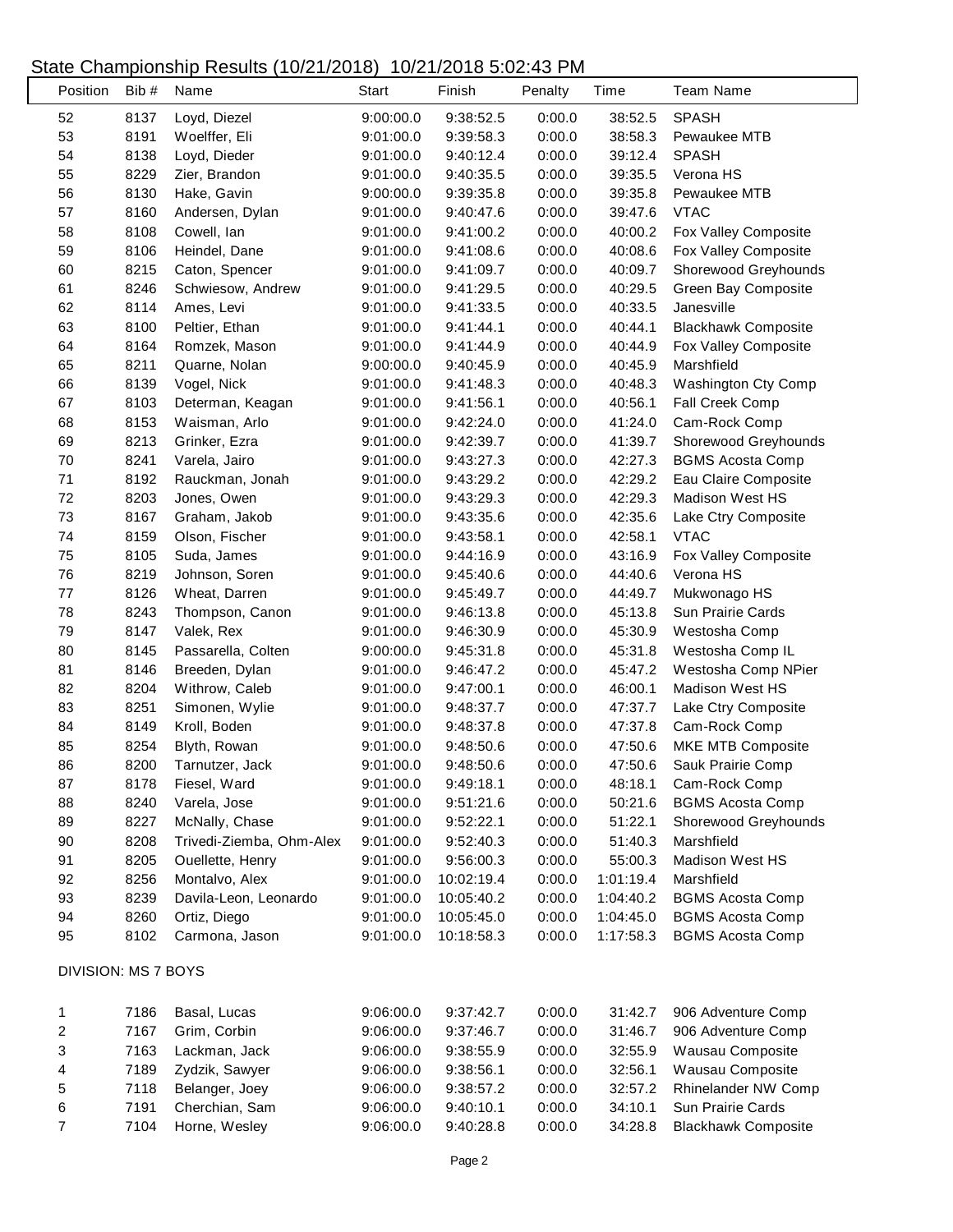| Position | Bib # | Name                 | Start     | Finish    | Penalty | Time    | <b>Team Name</b>           |
|----------|-------|----------------------|-----------|-----------|---------|---------|----------------------------|
| 8        | 7195  | Knauf, John          | 9:06:00.0 | 9:40:59.6 | 0:00.0  | 34:59.6 | Wausau Composite           |
| 9        | 7162  | Rogaczewski, Gabriel | 9:06:00.0 | 9:41:08.0 | 0:00.0  | 35:08.0 | Washington Cty Comp        |
| $10$     | 7054  | Bannink, Johan       | 9:07:00.0 | 9:42:11.5 | 0:00.0  | 35:11.5 | Shorewood Greyhounds       |
| 11       | 7160  | Walsh, Luke          | 9:06:00.0 | 9:41:37.6 | 0:00.0  | 35:37.6 | Rice Lake Composite        |
| 12       | 7115  | Kopp, Kaden          | 9:06:00.0 | 9:41:39.0 | 0:00.0  | 35:39.0 | Ozaukee Composite          |
| 13       | 7184  | Olesen, Matthew      | 9:06:00.0 | 9:42:08.0 | 0:00.0  | 36:08.0 | Fox Valley Composite       |
| 14       | 7139  | Anderton, Jack       | 9:06:00.0 | 9:42:23.3 | 0:00.0  | 36:23.3 | 906 Adventure Comp         |
| 15       | 7120  | Hudacek, Kristian    | 9:06:00.0 | 9:42:24.9 | 0:00.0  | 36:24.9 | Eau Claire Composite       |
| 16       | 7146  | Cobb, Calvin         | 9:07:00.0 | 9:44:08.2 | 0:00.0  | 37:08.2 | La Crosse Composite        |
| 17       | 7165  | Wildes, Trey         | 9:07:00.0 | 9:44:23.4 | 0:00.0  | 37:23.4 | Cam-Rock Comp              |
| 18       | 7134  | Galstad, Curtis      | 9:06:00.0 | 9:43:31.0 | 0:00.0  | 37:31.0 | Cam-Rock Comp              |
| 19       | 7117  | Stenseth, Gavin      | 9:06:00.0 | 9:43:34.3 | 0:00.0  | 37:34.3 | Rice Lake Composite        |
| 20       | 7112  | Moesch, Oscar        | 9:06:00.0 | 9:43:35.8 | 0:00.0  | 37:35.8 | La Crosse Composite        |
| 21       | 7111  | Taggett, Cole        | 9:06:00.0 | 9:43:39.4 | 0:00.0  | 37:39.4 | Lake Ctry Composite        |
| 22       | 7107  | Hankes, Westley      | 9:06:00.0 | 9:43:53.6 | 0:00.0  | 37:53.6 | Janesville                 |
| 23       | 7105  | Sommerfeld, Reid     | 9:06:00.0 | 9:43:55.2 | 0:00.0  | 37:55.2 | Fall Creek Comp            |
| 24       | 7159  | Susedik, Aiden       | 9:06:00.0 | 9:44:26.3 | 0:00.0  | 38:26.3 | Hayward Comp               |
| 25       | 7172  | Shea, Michael        | 9:06:00.0 | 9:45:06.8 | 0:00.0  | 39:06.8 | Menomonee Falls HS         |
| 26       | 7103  | Gasch, Logan         | 9:06:00.0 | 9:45:09.8 | 0:00.0  | 39:09.8 | <b>Blackhawk Composite</b> |
| 27       | 7125  | Enright, Keaton      | 9:06:00.0 | 9:45:11.1 | 0:00.0  | 39:11.1 | Westosha Comp              |
| 28       | 7133  | Jewell, Quentin      | 9:07:00.0 | 9:46:11.3 | 0:00.0  | 39:11.3 | Cam-Rock Comp              |
| 29       | 7119  | Denis, Gavin         | 9:06:00.0 | 9:45:38.1 | 0:00.0  | 39:38.1 | Rhinelander NW Comp        |
| 30       | 7148  | Ebert, Gannon        | 9:07:00.0 | 9:46:47.2 | 0:00.0  | 39:47.2 | Rice Lake Composite        |
| 31       | 7149  | Young, Jeriah        | 9:07:00.0 | 9:47:20.3 | 0:00.0  | 40:20.3 | Eau Claire Composite       |
| 32       | 7166  | Holm, Griffen        | 9:06:00.0 | 9:46:23.6 | 0:00.0  | 40:23.6 | 906 Adventure Comp         |
| 33       | 7150  | Oksiuta, Ben         | 9:06:00.0 | 9:46:29.5 | 0:00.0  | 40:29.5 | <b>SPASH</b>               |
| 34       | 7190  | Falter, John         | 9:07:00.0 | 9:47:50.7 | 0:00.0  | 40:50.7 | La Crosse Composite        |
| 35       | 7170  | Hilbelink, Henry     | 9:07:00.0 | 9:48:00.0 | 0:00.0  | 41:00.0 | Marshfield                 |
| 36       | 7164  | Hutchens, Tanner     | 9:06:00.0 | 9:47:12.3 | 0:00.0  | 41:12.3 | Cam-Rock Comp              |
| 37       | 7124  | Leighty, Cameron     | 9:06:00.0 | 9:47:17.3 | 0:00.0  | 41:17.3 | Westosha Comp SPort        |
| 38       | 7138  | Fassbinder, Andrew   | 9:07:00.0 | 9:48:37.4 | 0:00.0  | 41:37.4 | <b>VTAC</b>                |
| 39       | 7101  | Branum, Calvin       | 9:06:00.0 | 9:47:49.3 | 0:00.0  | 41:49.3 | <b>Blackhawk Composite</b> |
| 40       | 7154  | Groff, Cooper        | 9:07:00.0 | 9:49:35.9 | 0:00.0  | 42:35.9 | MKE/Northshore Comp        |
| 41       | 7169  | Vincent, Bradley     | 9:07:00.0 | 9:50:14.8 | 0:00.0  | 43:14.8 | Madison West HS            |
| 42       | 7197  | Frederico, Jose      | 9:06:00.0 | 9:49:35.1 | 0:00.0  | 43:35.1 | <b>MKE MTB Composite</b>   |
| 43       | 7176  | Hubanks, Theo        | 9:06:00.0 | 9:49:38.7 | 0:00.0  | 43:38.7 | Madison West HS            |
| 44       | 7130  | Phillips, Jack       | 9:07:00.0 | 9:50:42.0 | 0:00.0  | 43:42.0 | Cam-Rock Comp              |
| 45       | 7200  | Becker, Cy           | 9:07:00.0 | 9:50:47.8 | 0:00.0  | 43:47.8 | Wausau Composite           |
| 46       | 7181  | Best, Angus          | 9:07:00.0 | 9:51:02.8 | 0:00.0  | 44:02.8 | <b>Blackhawk Composite</b> |
| 47       | 7168  | Kangas, lan          | 9:07:00.0 | 9:51:12.1 | 0:00.0  | 44:12.1 | 906 Adventure Comp         |
| 48       | 7140  | Mosher, Jack         | 9:07:00.0 | 9:51:12.9 | 0:00.0  | 44:12.9 | Fall Creek Comp            |
| 49       | 7147  | Kovacs, Stefan       | 9:07:00.0 | 9:51:21.1 | 0:00.0  | 44:21.1 | La Crosse Composite        |
| 50       | 7143  | Kreitlow, Nick       | 9:07:00.0 | 9:51:25.2 | 0:00.0  | 44:25.2 | Lake Ctry Composite        |
| 51       | 7185  | Theis, Joey          | 9:07:00.0 | 9:51:32.8 | 0:00.0  | 44:32.8 | La Crosse Composite        |
| 52       | 7131  | Cooke, Archie        | 9:07:00.0 | 9:51:38.5 | 0:00.0  | 44:38.5 | Cam-Rock Comp              |
| 53       | 7116  | Schmidt, Ryan        | 9:06:00.0 | 9:50:57.9 | 0:00.0  | 44:57.9 | Rice Lake Composite        |
| 54       | 7179  | Fendyke, Joshua      | 9:06:00.0 | 9:51:06.9 | 0:00.0  | 45:06.9 | Shorewood Greyhounds       |
| 55       | 7198  | Munter, Judah        | 9:07:00.0 | 9:52:14.4 | 0:00.0  | 45:14.4 | Shorewood Greyhounds       |
| 56       | 7106  | Thompson, Warren     | 9:07:00.0 | 9:53:11.0 | 0:00.0  | 46:11.0 | <b>Hayward Comp</b>        |
| 57       | 7100  | Larson, Jim          | 9:07:00.0 | 9:53:41.6 | 0:00.0  | 46:41.6 | <b>Blackhawk Composite</b> |
| 58       | 7109  | Abbott, Cap          | 9:07:00.0 | 9:54:07.0 | 0:00.0  | 47:07.0 | Janesville                 |
| 59       | 7152  | Reuter, Ryan         | 9:07:00.0 | 9:54:15.0 | 0:00.0  | 47:15.0 | Sauk Prairie Comp          |
| 60       | 7202  | Ryan, Porter         | 9:07:00.0 | 9:54:45.7 | 0:00.0  | 47:45.7 | La Crosse Composite        |
| 61       | 7121  | Alt, Adam            | 9:07:00.0 | 9:55:05.2 | 0:00.0  | 48:05.2 | Sun Prairie Cards          |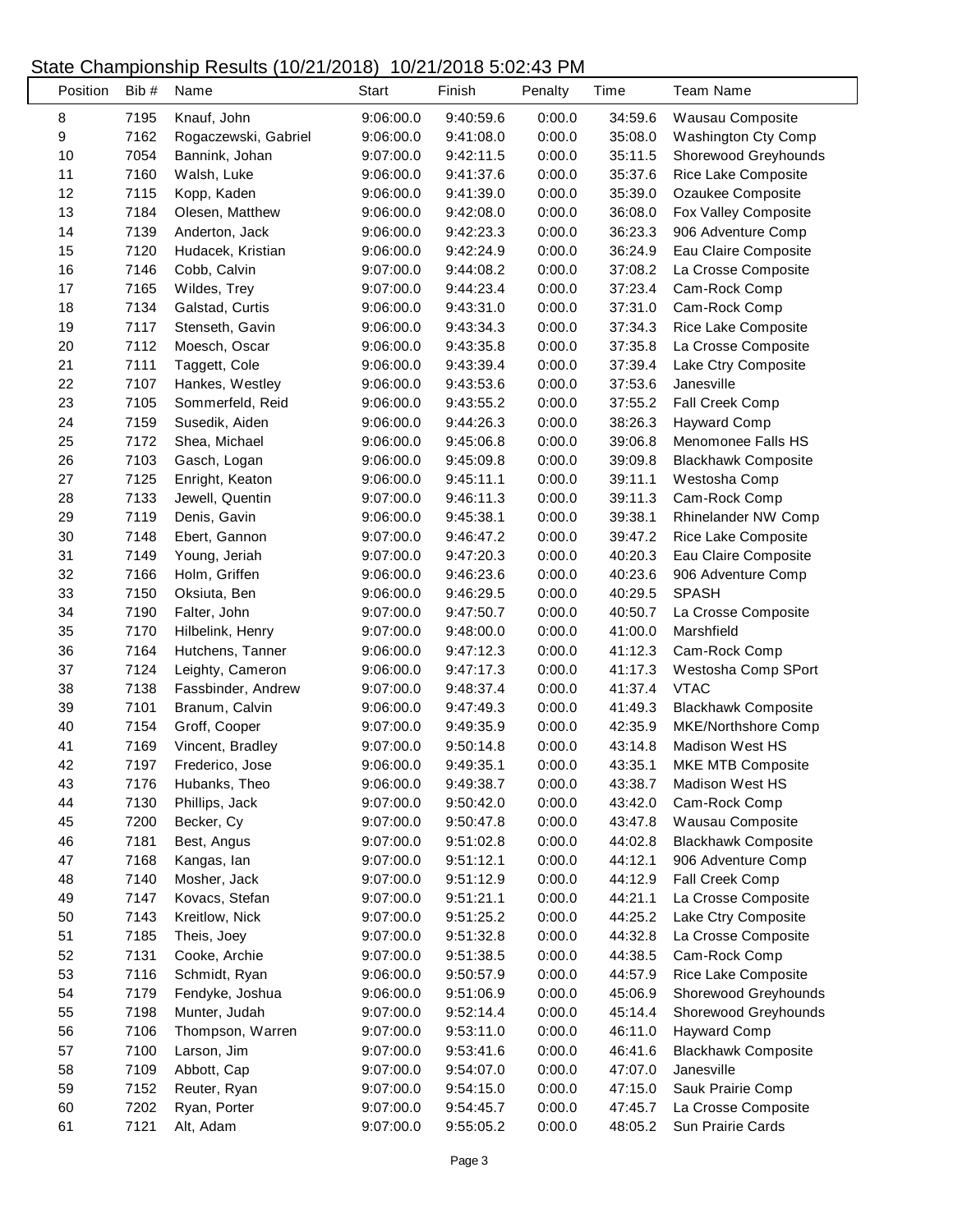| Position                | Bib # | Name              | <b>Start</b> | Finish     | Penalty | Time      | <b>Team Name</b>            |
|-------------------------|-------|-------------------|--------------|------------|---------|-----------|-----------------------------|
| 62                      | 7122  | Iggulden, Nathan  | 9:07:00.0    | 9:56:09.6  | 0:00.0  | 49:09.6   | Sun Prairie Cards           |
| 63                      | 7174  | Shanti, Javier    | 9:07:00.0    | 9:56:53.8  | 0:00.0  | 49:53.8   | Shorewood Greyhounds        |
| 64                      | 7158  | Bockhorst, Miles  | 9:07:00.0    | 9:57:29.2  | 0:00.0  | 50:29.2   | MKE/Northshore Comp         |
| 65                      | 7201  | Mitchell, Max     | 9:07:00.0    | 9:57:35.3  | 0:00.0  | 50:35.3   | Sun Prairie Cards           |
| 66                      | 7141  | Tuttle, Sam       | 9:07:00.0    | 9:58:10.2  | 0:00.0  | 51:10.2   | Hayward Comp                |
| 67                      | 7144  | Carney, Timothy   | 9:07:00.0    | 9:59:40.8  | 0:00.0  | 52:40.8   | Lake Ctry Composite         |
| 68                      | 7142  | Nelson, Mitchell  | 9:07:00.0    | 10:03:23.7 | 0:00.0  | 56:23.7   | <b>Hayward Comp</b>         |
| 69                      | 7156  | May, Michael      | 9:07:00.0    | 10:06:34.5 | 0:00.0  | 59:34.5   | MKE/Northshore Comp         |
| 70                      | 7173  | Keuler, Reuben    | 9:07:00.0    | 10:06:36.8 | 0:00.0  | 59:36.8   | Shorewood Greyhounds        |
| 71                      | 7199  | Magedanz, Peter   | 9:07:00.0    | 10:10:02.2 | 0:00.0  | 1:03:02.2 | Hmschl Ath Wksha Cty        |
| 72                      | 7126  | Walker, Montana   | 9:07:00.0    | 10:11:53.1 | 0:00.0  | 1:04:53.1 | Cam-Rock Comp               |
| 73                      | 7157  | Kent, Jacob       | 9:07:00.0    | 10:26:32.1 | 0:00.0  | 1:19:32.1 | MKE/Northshore Comp         |
| DIVISION: MS 6 BOYS     |       |                   |              |            |         |           |                             |
| 1                       | 6171  | Beversdorf, Bodee | 9:12:00.0    | 9:45:49.2  | 0:00.0  | 33:49.2   | Wausau East                 |
| $\overline{\mathbf{c}}$ | 6157  | Sahs, Thaddeus    | 9:12:00.0    | 9:48:19.5  | 0:00.0  | 36:19.5   | Green Bay Composite         |
| 3                       | 6146  | Morse, Arlo       | 9:12:00.0    | 9:48:37.2  | 0:00.0  | 36:37.2   | Hayward Comp                |
| 4                       | 6152  | Olenick, Jon      | 9:12:00.0    | 9:48:37.9  | 0:00.0  | 36:37.9   | Westosha Comp               |
| 5                       | 6148  | Nesler, Bode      | 9:12:00.0    | 9:49:39.7  | 0:00.0  | 37:39.7   | La Crosse Composite         |
| 6                       | 6120  | Ellis, Jarret     | 9:12:00.0    | 9:50:14.2  | 0:00.0  | 38:14.2   | La Crosse Composite         |
| $\overline{7}$          | 6156  | Dipiazza, Samuel  | 9:12:00.0    | 9:50:43.2  | 0:00.0  | 38:43.2   | Fox Valley Composite        |
| 8                       | 6140  | Hagen, Cody       | 9:12:00.0    | 9:51:03.4  | 0:00.0  | 39:03.4   | Hmschl Ath Wksha Cty        |
| 9                       | 6174  | Rusch, Joshua     | 9:12:00.0    | 9:51:06.8  | 0:00.0  | 39:06.8   | Fall Creek Comp             |
| 10                      | 6155  | Dehlin, Sam       | 9:12:00.0    | 9:51:30.5  | 0:00.0  | 39:30.5   | 906 Adventure Comp          |
| 11                      | 6143  | Terry, Braden     | 9:12:00.0    | 9:51:31.9  | 0:00.0  | 39:31.9   | Fall Creek Comp             |
| 12                      | 6145  | Humphreys, Aiden  | 9:12:00.0    | 9:51:46.6  | 0:00.0  | 39:46.6   | Fox Valley Composite        |
| 13                      | 6114  | Seeman, Blake     | 9:12:00.0    | 9:53:15.6  | 0:00.0  | 41:15.6   | Janesville                  |
| 14                      | 6183  | Momcilovic, Luka  | 9:12:00.0    | 9:54:30.1  | 0:00.0  | 42:30.1   | Pewaukee MTB                |
| 15                      | 6138  | Powers, Logan     | 9:12:00.0    | 9:55:32.3  | 0:00.0  | 43:32.3   | Westosha Comp NPier         |
| 16                      | 6179  | Hynes, Gavin      | 9:12:00.0    | 9:56:02.5  | 0:00.0  | 44:02.5   | Wausau Composite            |
| 17                      | 6160  | Dacko, Ryder      | 9:12:00.0    | 9:56:04.0  | 0:00.0  | 44:04.0   | Cam-Rock Comp               |
| 18                      | 6131  | Sizer, Henry      | 9:12:00.0    | 9:56:35.5  | 0:00.0  | 44:35.5   | Eau Claire Composite        |
| 19                      | 6126  | Jondreau, Jacob   | 9:12:00.0    | 9:56:43.6  | 0:00.0  | 44:43.6   | Rice Lake Composite         |
| 20                      | 6121  | Solberg, Teddy    | 9:12:00.0    | 9:56:53.9  | 0:00.0  | 44:53.9   | La Crosse Composite         |
| 21                      | 6167  | Lang, Bryce       | 9:12:00.0    | 9:56:56.9  | 0:00.0  | 44:56.9   | Westosha Comp NPier         |
| 22                      | 6133  | Dwyer, Cole       | 9:12:00.0    | 9:56:57.8  | 0:00.0  | 44:57.8   | Sun Prairie Cards           |
| 23                      | 6173  | Thomas, Whalen    | 9:12:00.0    | 9:56:58.0  | 0:00.0  | 44:58.0   | La Crosse Composite         |
| 24                      | 6122  | Reinders, Henry   | 9:12:00.0    | 9:56:58.1  | 0:00.0  | 44:58.1   | La Crosse Composite         |
| 25                      | 6153  | Wade, Gibson      | 9:12:00.0    | 9:57:45.3  | 0:00.0  | 45:45.3   | <b>VTAC</b>                 |
| 26                      | 6109  | Batz, Jaxson      | 9:12:00.0    | 9:57:51.2  | 0:00.0  | 45:51.2   | Fall Creek Comp             |
| 27                      | 6172  | Neisius, Gideon   | 9:12:00.0    | 9:57:57.3  | 0:00.0  | 45:57.3   | La Crosse Composite         |
| 28                      | 6125  | Pease, Charlie    | 9:12:00.0    | 9:58:00.4  | 0:00.0  | 46:00.4   | Pewaukee MTB                |
| 29                      | 6116  | Mirek, Cole       | 9:12:00.0    | 9:58:05.0  | 0:00.0  | 46:05.0   | Lake Ctry Composite         |
| $30\,$                  | 6137  | Hawklove, Cameron | 9:12:00.0    | 9:58:25.1  | 0:00.0  | 46:25.1   | Fox Valley Composite        |
| 31                      | 6177  | Declercq, Soren   | 9:12:00.0    | 9:58:25.1  | 0:00.0  | 46:25.1   | <b>VTAC</b>                 |
| 32                      | 6180  | Trajcev, Alek     | 9:12:00.0    | 9:58:26.2  | 0:00.0  | 46:26.2   | <b>Brookfield Composite</b> |
| 33                      | 6127  | Block, Garrik     | 9:12:00.0    | 9:58:30.7  | 0:00.0  | 46:30.7   | Rice Lake Composite         |
| 34                      | 6136  | Esser, Trenten    | 9:12:00.0    | 9:58:38.2  | 0:00.0  | 46:38.2   | Westosha Comp NPier         |
| 35                      | 6106  | Craven, Carter    | 9:12:00.0    | 9:58:50.5  | 0:00.0  | 46:50.5   | <b>Blackhawk Composite</b>  |
| 36                      | 6141  | Lenz, Eli         | 9:12:00.0    | 10:00:47.9 | 0:00.0  | 48:47.9   | <b>VTAC</b>                 |
| 37                      | 6130  | McEllistrem, Sean | 9:12:00.0    | 10:01:29.0 | 0:00.0  | 49:29.0   | Eau Claire Composite        |
| 38                      | 6104  | Iwen, Conrad      | 9:12:00.0    | 10:01:55.7 | 0:00.0  | 49:55.7   | Shorewood Greyhounds        |
| 39                      | 6175  | Jerzak, Jackson   | 9:12:00.0    | 10:02:22.7 | 0:00.0  | 50:22.7   | Sun Prairie Cards           |
|                         |       |                   |              |            |         |           |                             |